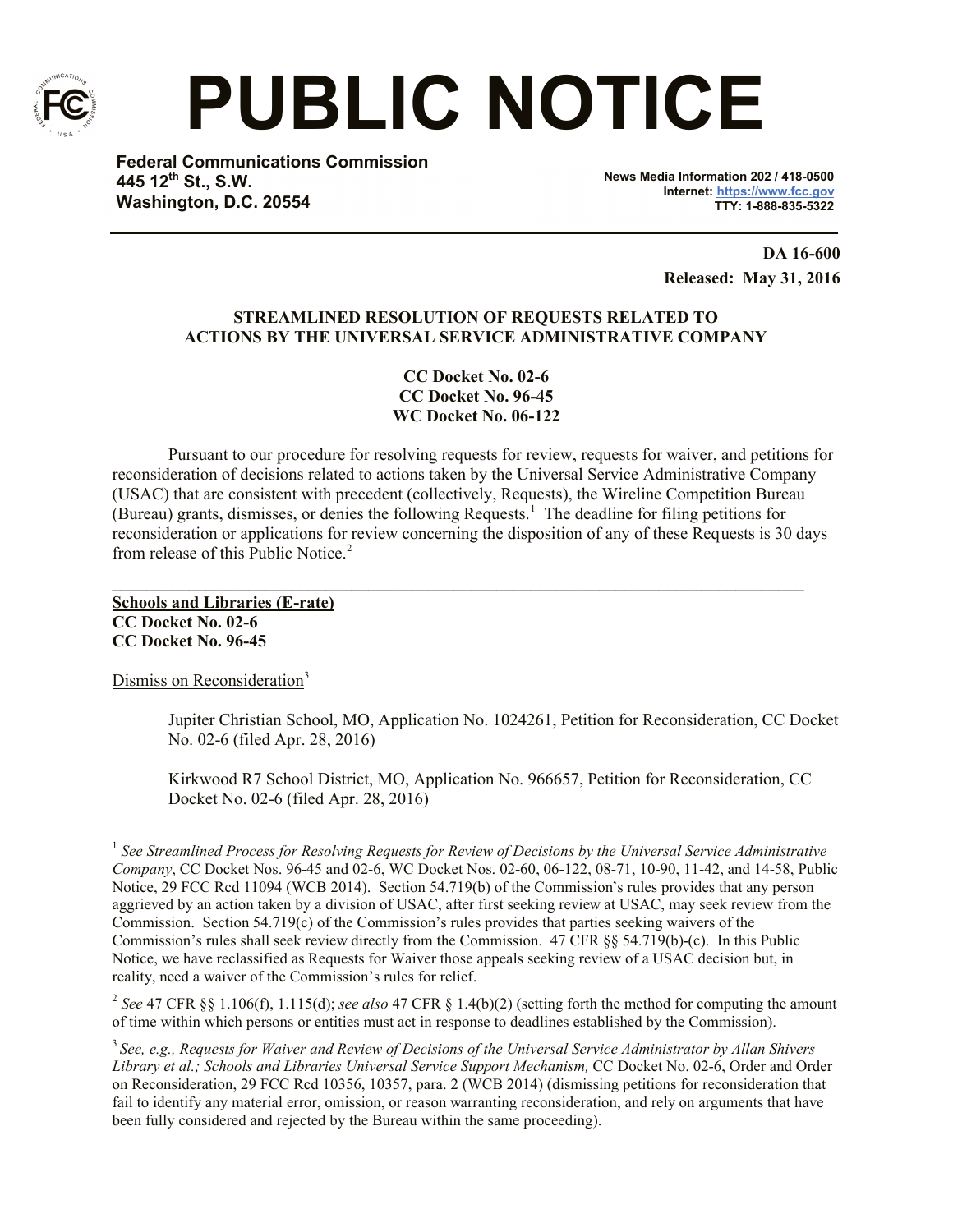Our Lady of Mount Carmel – St. Benedicta School, MO, Application No. 1041008, Petition for Reconsideration, CC Docket No. 02-6 (filed Apr. 28, 2016)

Archdiocese of Chicago (Frassati Catholic Academy, Queen of Peace High School, St. Edward School, St. Mary of the Woods School, St. Viator School, Trinity High School), IL, Application Nos. 1007117, 1007351, 1007390, 1017669, 1019318, 1020617, 1021469, Petition for Reconsideration, CC Docket Nos. 02-6 and 96-45 (filed July 28, 2015)

# $Granted<sup>4</sup>$

l

*Compliance with State and Local Procurement Laws*<sup>5</sup>

Biblioteca Pública Aguas Buenas, PR, Application No. 743039, Request for Waiver and/or Review, CC Docket No. 02-6 (filed Feb. 19, 2014)

Biblioteca Pública Aguas Buenas, PR, Application No. 743213, Request for Waiver and/or Review, CC Docket No. 02-6 (filed Feb. 19, 2014)

# *Eligible Telecommunications Providers*<sup>6</sup>

Geneva School District 304, IL, Application No. 884822, Request for Review, CC Docket No. 02-6 (filed May 15, 2014)

<sup>&</sup>lt;sup>4</sup> We remand these applications to USAC and direct USAC to complete its review of the applications, and issue a funding commitment or a denial based on a complete review and analysis, no later than 90 calendar days from the release date of this Public Notice. In remanding these applications to USAC, we make no finding as to the ultimate eligibility of the services or the petitioners' applications. We also waive sections 54.507(d) and 54.514(a) of the Commission's rules and direct USAC to waive any procedural deadline that might be necessary to effectuate our ruling. *See* 47 CFR § 54.507(d) (requiring non-recurring services to be implemented by September 30 following the close of the funding year); 47 CFR § 54.514(a) (codifying the invoice filing deadline).

<sup>5</sup> *See, e.g., Request for Review of a Decision of the Universal Service Administrator by Coahoma County School District*, CC Docket No. 02-6, Order, 26 FCC Rcd 11201, 11204-05, para 7 (WCB 2011) (granting appeal when the applicant did not violate the state or local procurement law that formed the basis of USAC's commitment adjustment). Here, the applicant could not have violated the state procurement law that formed the basis of USAC's commitment adjustment because that law did not apply to this procurement. P.R. LAWS ANN. tit. 21, § 4501 (2009) requires publication in a newspaper for purchases of \$100,000 or more for "materials, equipment, food, medicine, and other supplies of a like or similar nature." In these funding requests, the applicant sought E-rate support for telecommunications, Internet access, and basic maintenance of internal connections, none of which could qualify as "materials, equipment, food, medicine, and other supplies."

<sup>&</sup>lt;sup>6</sup> See, e.g., Requests for Waiver and Review of Decisions of the Universal Service Administrator by Alpine Union *School District, et al.; Schools and Libraries Universal Service Support Mechanism*, CC Docket No. 02-6, Order, 26 FCC Rcd 5796, 5797, para. 2 (WCB 2011) (finding that five carriers were eligible telecommunications providers even if they had not properly filed all of their required forms).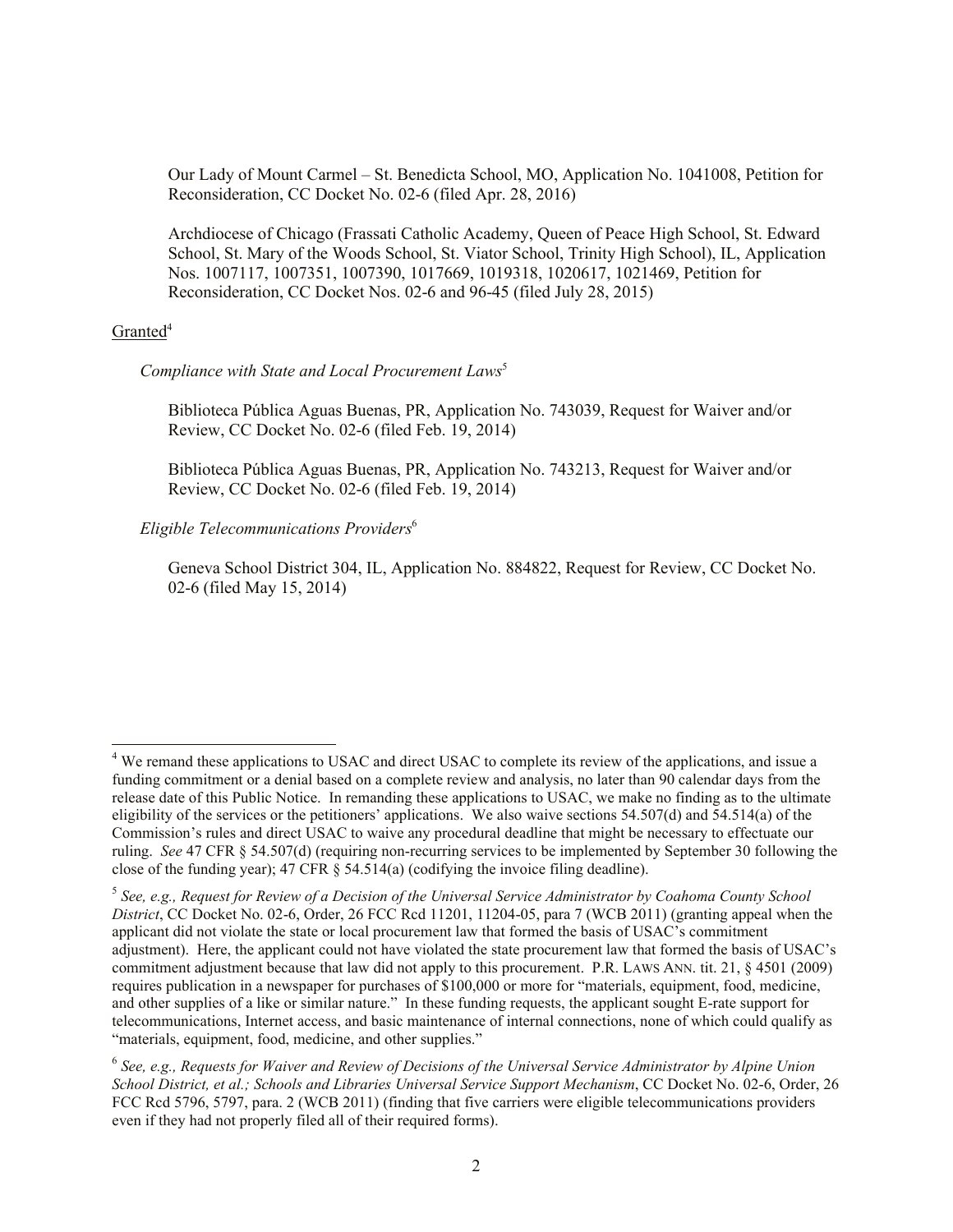*Granting Additional Time to Respond to USAC's Request for Information*<sup>7</sup>

Virtual Educational Resources Network (Academia Regional Adventista del Este), PR, Application No. 1049757, Request for Review, CC Docket No. 02-6 (filed Apr. 22, 2016)

*Late-Filed FCC Form 471 Due to Actions Beyond Applicant's Control*<sup>8</sup>

Biblioteca Municipal Rebekah Colberg, PR, Application No. 994028, Request for Waiver, CC Docket No. 02-6 (filed May 5, 2014)

*Ministerial and/or Clerical Errors – FCC Form 471*<sup>9</sup>

l

Calloway County School District, KY, Application No. 1043883, Request for Waiver, CC Docket No. 02-6 (filed Mar. 28, 2016)

Greater Clarks Hill Regional Library System, GA, Application No. 1046697, Request for Waiver, CC Docket No. 02-6 (filed Mar. 3, 2016)<sup>10</sup>

Selah School District, WA, Application No. 1025067, Request for Waiver, CC Docket No. 02-6 (filed Mar. 29, 2016)

Uno Charter School Network, IL, Application No. 1034900, Request for Waiver, CC Docket No. 02-6 (filed Apr. 26, 2016)

<sup>7</sup> *See, e.g., Requests for Review of the Decision of the Universal Service Administrator by Alpaugh Unified School District et al.; Schools and Libraries Universal Service Support Mechanism*, CC Docket No. 02-6, Order, 22 FCC Rcd 6035, 6036-37, paras. 4-5 (2007) (granting appeals where applicants demonstrate they submitted information within the USAC-specified time frame).

<sup>8</sup> *See, e.g., Requests for Waiver and Review of Decisions of the Universal Service Administrator by Abbotsford School District et al.; Schools and Libraries Universal Service Support Mechanism*, CC Docket No. 02-6, Order, 27 FCC Rcd 15299, 15300, para. 2 (WCB 2012) (granting waiver where the applicant filed within a reasonable period after the close of the filing window despite delays beyond its control).

<sup>9</sup> *See, e.g., Requests for Waiver and Review of Decisions of the Universal Service Administrator by Ann Arbor Public Schools et al.*; *Schools and Libraries Universal Service Support Mechanism*, CC Docket No. 02-6, Order, 25 FCC Rcd 17319, 17319-20, para. 2 & nn.5, 11, 12 & 20 (WCB 2010) (permitting applicants to correct errors copying from referenced contract, mathematical errors, mischaracterization of a monthly charge as an annual charge, and designation of the wrong category of service on their FCC Form 471) (*Ann Arbor Public Schools Order*); *Requests for Review of Decisions of the Universal Service Administrator by Archer Public Library et al.; Schools and Libraries Universal Service Support Mechanism*, CC Docket No. 02-6, Order, 23 FCC Rcd 15518, 15520, para. 6 & n.19 (WCB 2008) (permitting correction where applicant interchanged the amounts of different items).

 $10$  Consistent with precedent, we also find good cause exists to waive section 54.720(a) of the Commission's rules, which requires that petitioners file their appeals within 60 days of an adverse USAC decision. *See, e.g., Requests for Waiver and Review of Decisions of the Universal Service Administrator by Assabet Valley Regional Vocational District; Schools and Libraries Universal Service Support Mechanism,* CC Docket No. 02-6, Order, 27 FCC Rcd 1924, 1924, para. 1 & n.4 (WCB 2012) (waiving the filing deadline for petitioner that filed its appeal within a reasonable period of time after actual notice of a clerical error).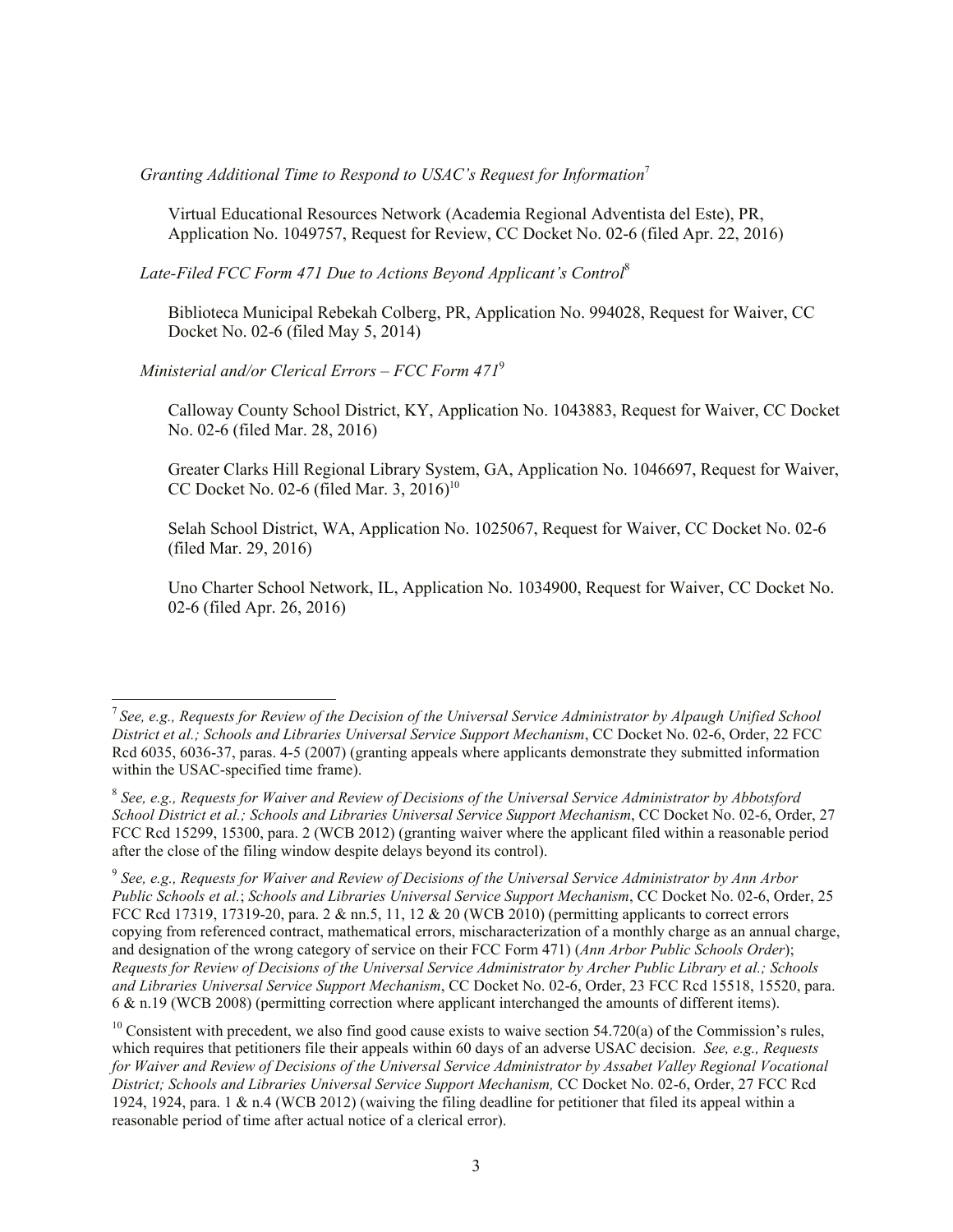# *Ministerial and/or Clerical Errors – Other FCC Forms*<sup>11</sup>

Nettleton School District, MS, Application No. 991492, Request for Waiver, CC Docket No. 02-6 (filed Jan. 21, 2016)

*Service Category*<sup>12</sup>

Lincoln County School District, WV, Application No. 809485, Request for Review and/or Waiver, CC Docket No. 02-6 (filed May 9, 2012)

# Partial Grant

# *Eligible Services*<sup>13</sup>

Asbury Park School District, NJ, Application No. 461127, Request for Review, CC Docket No. 02-6 (filed Jan. 4, 2006)

#### Denied

l

# *Invoice Deadline Extension Requests*<sup>14</sup>

Alma d'Arte Charter High School, NM, Application No. 748881, Request for Waiver, CC Docket No. 02-6 (filed Dec. 21, 2015)

Baltimore County School District, MD, Application No. 936724, Request for Waiver, CC Docket No. 02-6 (filed Mar. 8, 2016)

<sup>11</sup> *See, e.g., Ann Arbor Public Schools Order*, 25 FCC Rcd at 17321, para. 2 & n.26 (permitting applicants to correct the entry of the wrong identification number of an FCC form on a different FCC form). Consistent with precedent, we also find good cause exists to waive section 54.720(a) of the Commission's rules, which requires that petitioners file their appeals within 60 days of an adverse USAC decision. *See supra* note 10.

<sup>12</sup> *See, e.g., Request for Review of a Decision of the Universal Service Administrator by Idaho Falls School District 91; Schools and Libraries Universal Service Support Mechanism*, CC Docket No. 02-6, Order, 25 FCC Rcd 5512 (WCB 2010) (finding that although Idaho Falls' failed to pick Internet access instead of telecommunications service as the correct category of service for its request for wide area network service on its FCC Form 470, special circumstances justify a waiver of the competitive bidding requirements).

<sup>13</sup> *See, e.g.*, *Schools and Libraries Universal Service Support Mechanism*, CC Docket No. 02-6, Report and Order and Further Notice of Proposed Rulemaking, 25 FCC Rcd 6562, 6573-74 (2009) (clarifying that web pages protected by a username and password are eligible for funding as part of web hosting services and that a school or library may restrict access to all or part of its website to certain users--*e.g*., school administrators, teachers, librarians and students); *Requests for Review of the Decisions of the Universal Service Administrator by Aiken County Public Schools et al.; Schools and Libraries Universal Service Support Mechanism*, CC Docket No. 02-6, Order, 22 FCC Rcd 8735, 8737-40, paras. 6, 9-10 (2007) (directing USAC to provide applicants with the opportunity to have their funding requests reassessed after they remove ineligible services from their E-rate applications).

<sup>14</sup> *See, e.g., Requests for Waiver of Decisions of the Universal Service Administrator by Ada School District et al.; Schools and Libraries Universal Service Support Mechanism*, CC Docket No. 02-6, Order, DA 16-448 (WCB Apr. 25, 2016) 2016 WL 1628815 (denying waiver requests for invoice deadline extensions from petitioners failing to seek an extension before the invoice filing deadline and not showing extraordinary circumstances that would justify waiving the requirement that invoice extension requests be filed before the invoicing deadline).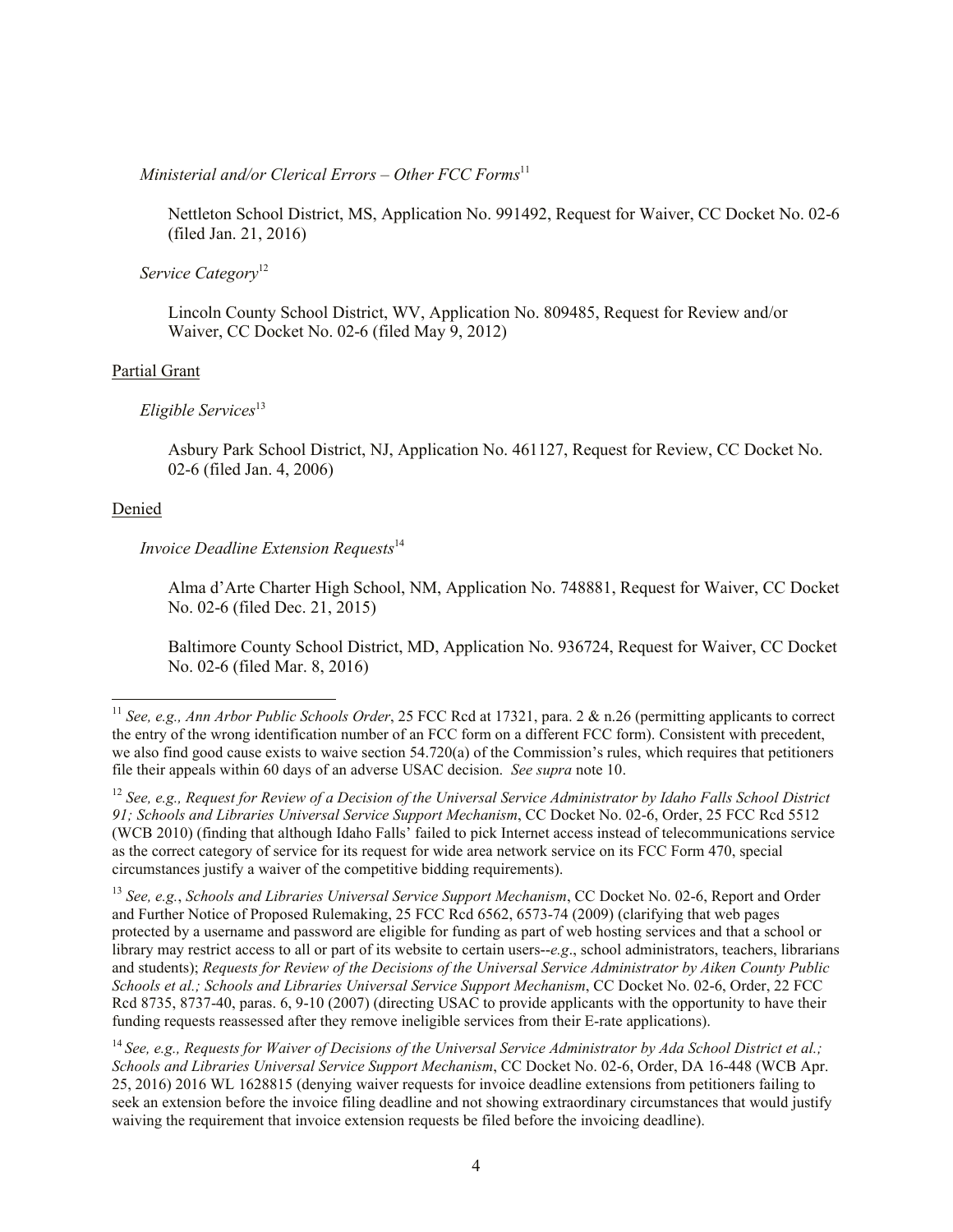Bay City Academy School District, MI, Application No. 987296, Request for Waiver, CC Docket No. 02-6 (filed Feb. 2, 2016)

Bellwood School District 88, IL, Application Nos. 984875, 989723, Request for Waiver, CC Docket No. 02-6 (filed Apr. 12, 2016)

Bonneville Joint School District 93, ID, Application No. 916771, Request for Waiver, CC Docket No. 02-6 (filed Jan. 7, 2016)

Bradford Central School District, NY, Application No. 991994, Request for Waiver, CC Docket No. 02-6 (filed Feb. 23, 2016)

Brentwood Union Elementary School District, CA, Application No. 902678, Request for Waver, CC Docket 02-6 (filed Feb. 18, 2016)

Buchanan County R-IV School District, MO, Application No. 949810, Request for Waiver, CC Docket No. 02-6 (filed Apr. 4, 2016)

Caribbean School, Inc., PR, Application No. 973962, Request for Waiver, CC Docket No. 02-6 (filed Mar. 28, 2016)

Carroll County School District, TN, Application No. 970760, Request for Waiver, CC Docket No. 02-6 (filed Apr. 18, 2016)

Clayton School District, NM, Application No. 983155, Request for Waiver, CC Docket No. 02-6 (filed Mar. 24, 2016)

Colleton County School District, SC, Application Nos. 578742, 686303, Request for Waiver, CC Docket No. 02-6 (Nov. 18, 2015)

Colusa County Office of Education, CA, Application No. 907084, Request for Waiver, CC Docket No. 02-6 (filed Nov. 30, 2015)

Cumberland School District, WI, Application No. 969025, Request for Waiver, CC Docket No. 02-6 (filed Feb. 26, 2016)

Dayton Public Library, IA, Application No. 991148, Request for Waiver, CC Docket No. 02-6 (filed Dec. 16, 2015)

Educational Service Center of Lake Erie West (Lucas County Supt of Schools), OH, Application No. 693162, Request for Waiver, CC Docket No. 02-6 (Nov. 23, 2015)

Elgin School District Unit 46, IL, Application Nos. 955619, 991332, Request for Waiver, CC Docket No. 02-6 (filed Feb. 25, 2016)

Erie 1 BOCES, NY, Application No. 949782, Request for Waiver, CC Docket No. 02-6 (filed Apr. 22, 2016)

Falls Church City School District, VA, Application No. 970574, Request for Waiver, CC Docket No. 02-6 (filed May 4, 2016)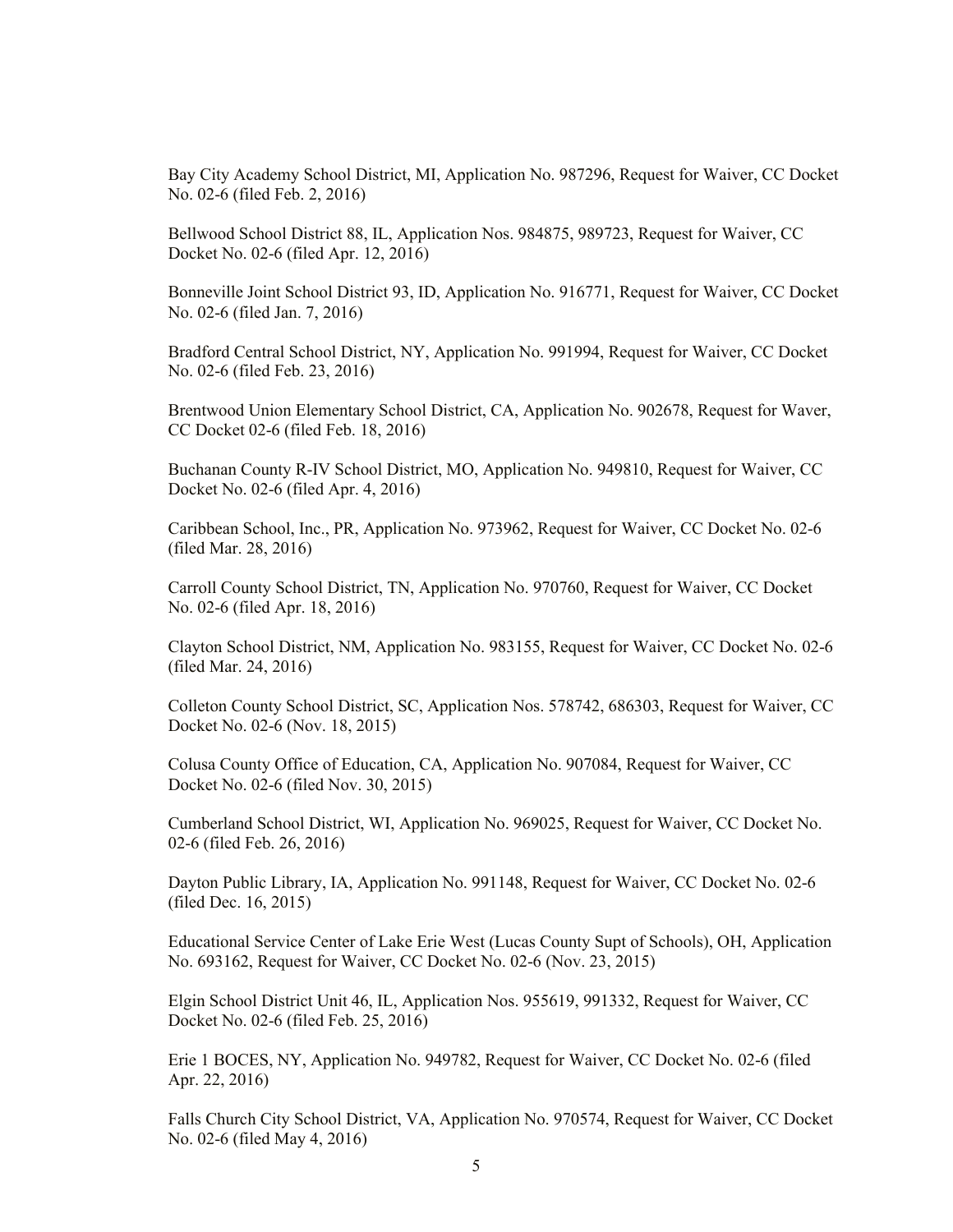Falls Church City School District, VA, Application No. 982457, Request for Waiver, CC Docket No. 02-6 (filed Mar. 31, 2016)

Fredericktown Local School District, OH, Application No. 823817, Request for Waiver, CC Docket No. 02-6 (Jan. 20, 2016)

Front Range Internet, Inc. (Weld County School District 6), CO, Application No. 949636, Request for Waiver, CC Docket No. 02-6 (Mar. 8, 2016)

Global Preparatory Academy, MI, Application No. 858277, Request for Waiver, CC Docket No. 02-6 (Jan. 11, 2016)

Goodhue County Education District #6051, IN, Application No. 944334, Request for Waiver, CC Docket No. 02-6 (filed Apr. 20, 2016)

Goodwill Education Initiatives, MN, Application No. 919958, Request for Waiver, CC Docket No. 02-6 (filed Feb. 1, 2016)

Happy Valley Elementary School District, CA, Application Nos. 906106, 917805, Request for Waiver, CC Docket No. 02-6 (Feb. 18, 2016)

Highlander Charter School, RI, Application No. 988582, Request for Waiver, CC Docket No. 02- 6 (filed Feb. 26, 2016)

Itasca Community Library, IL, Application No. 961771, Request for Waiver, CC Docket No. 02- 6 (filed Mar. 29, 2016)

Jamp Special Education Services, IL, Application No. 970416, Request for Waiver, CC Docket No. 02-6 (filed Mar. 29, 2016)

Jefferson City Public Library, TN, Application No. 990985, Request for Waiver, CC Docket No. 02-6 (filed Feb. 16, 2016)

Jefferson Joint School District #251, ID, Application No. 960958, Request for Waiver, CC Docket No. 02-6 (filed Feb. 25, 2016)

Jefferson-Madison Regional Library, VA, Application No. 976590, Request for Waiver, CC Docket No. 02-6 (filed May 9, 2016)

Las Animas School District, CO, Application No. 954720, Request for Waiver, CC Docket No. 02-6 (filed Mar. 28, 2016)

Loudonville Public Library, OH, Application Nos. 924907, 957252, Request for Waiver, CC Docket No. 02-6 (filed Feb. 11, 2016)

Ludington Area School District, MI, Application No. 986353, Request for Waiver, CC Docket No. 02-6 (failed Apr. 21, 2016)

Marsh Valley School District, ID, Application No. 969719, Request for Waiver, CC Docket No. 02-6 (filed Jan. 28, 2016)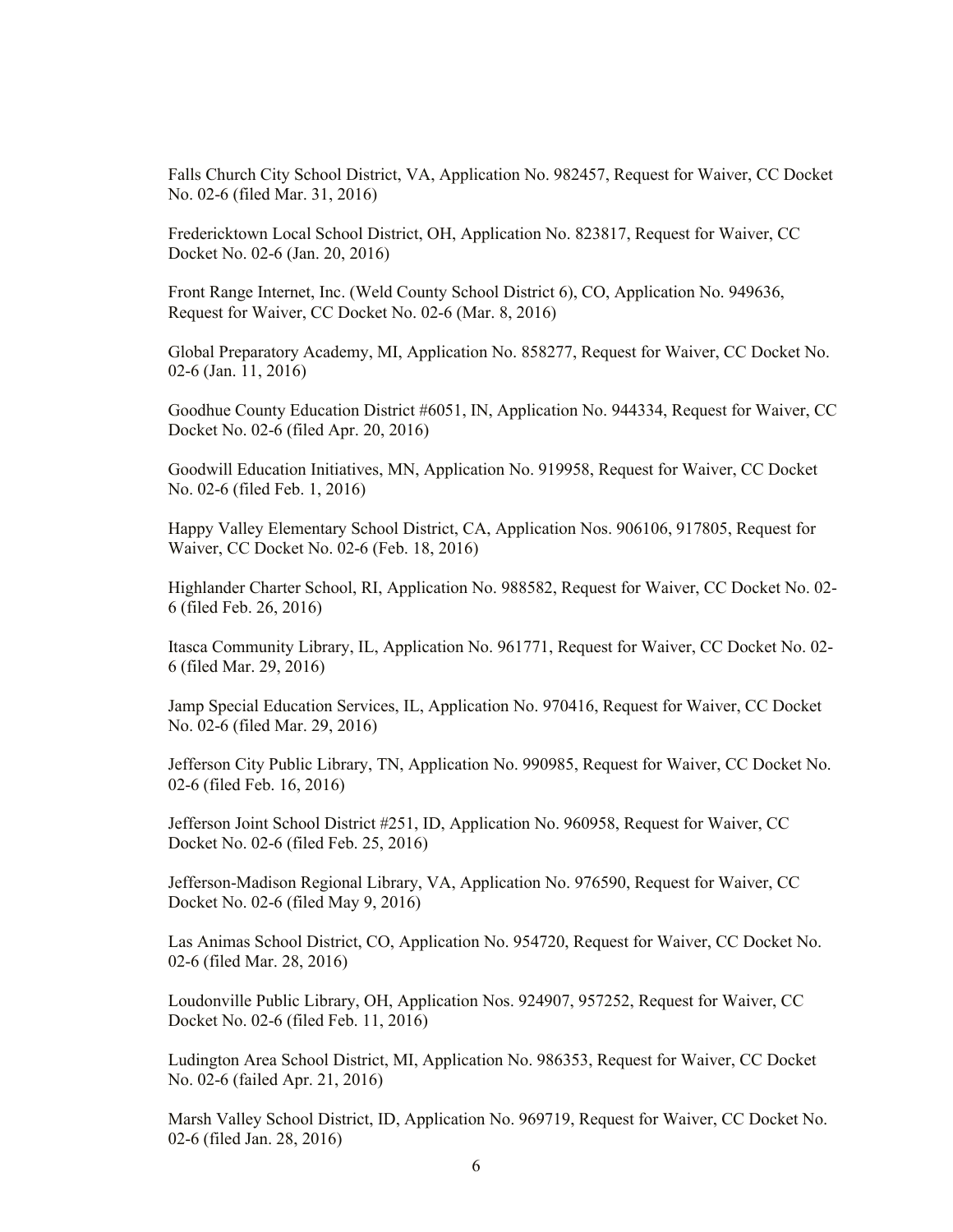Martin De Porres School for Exceptional Children, NY, Application No. 903349, Request for Waiver, CC Docket No. 02-6 (filed Feb. 17, 2016)

Mount Horeb Telephone Company (Mount Horeb Area School District), WI, Application No. 965929, Request for Waiver, CC Docket No. 02-6 (filed Feb. 16, 2016)

Mt. Pleasant Independent School District 140, TX, Application No. 948569, Request for Waiver, CC Docket No. 02-6 (filed Feb. 2, 2016)

Northern Plains Public Library, CO, Application No. 964808, Request for Waiver, CC Docket No. 02-6 (filed Jan. 7, 2016)

Norwin School District, PA, Application Nos. 971690, 972411, 984266, Request for Waiver, CC Docket No. 02-6 (filed May 3, 2016)

Okanogan School District, WA, Application No. 954341, Request for Waiver, CC Docket No. 02-6 (filed May 9, 2016)

Orangeville Community Unit School District #203, IL, Application No. 969374, Request for Waiver, CC Docket No. 02-6 (filed Apr. 15, 2016)

Panhandle Public Library Cooperative System, FL, Application Nos. 914809, 909153 (Funding Request Numbers (FRNs) 2500897, 2500927, 2500940, 2500958, 2500963, 2501046), 904693, 922090 (FRNs 2517369, 2517407), Request for Waiver, CC Docket No. 02-6 (filed Feb. 29, 2016)

Parma City Schools, OH, Application No. 534544, Request for Waiver, CC Docket No. 02-6 (filed Apr. 13, 2016)

Penasco Independent School District, NM, Application No. 973233, Request for Waiver, CC Docket No. 02-6 (filed Apr. 15, 2016)

Penta Career Center, OH, Application No. 962618, Request for Waiver, CC Docket No. 02-6 (filed Feb. 16, 2016)

Port Carbon Public Library, PA, Application No. 960208, Request for Waiver, CC Docket No. 02-6 (filed Mar. 1, 2016)

Preston School District #201, ID, Application No. 986870, Request for Waiver, CC Docket No. 02-6 (filed Feb. 26, 2016)

Providence Athenaeum Library, RI, Application No. 956060, Request for Waiver, CC Docket No. 02-6 (filed Mar. 30, 2016)

Public Preparatory Network, Inc. NY, Application No. 966560, Request for Waiver, CC Docket No. 02-6 (filed Mar. 9, 2016)

Quileute Tribal School, WA, Application No. 987900, Request for Waiver, CC Docket No. 02-6 (filed Nov. 2, 2015)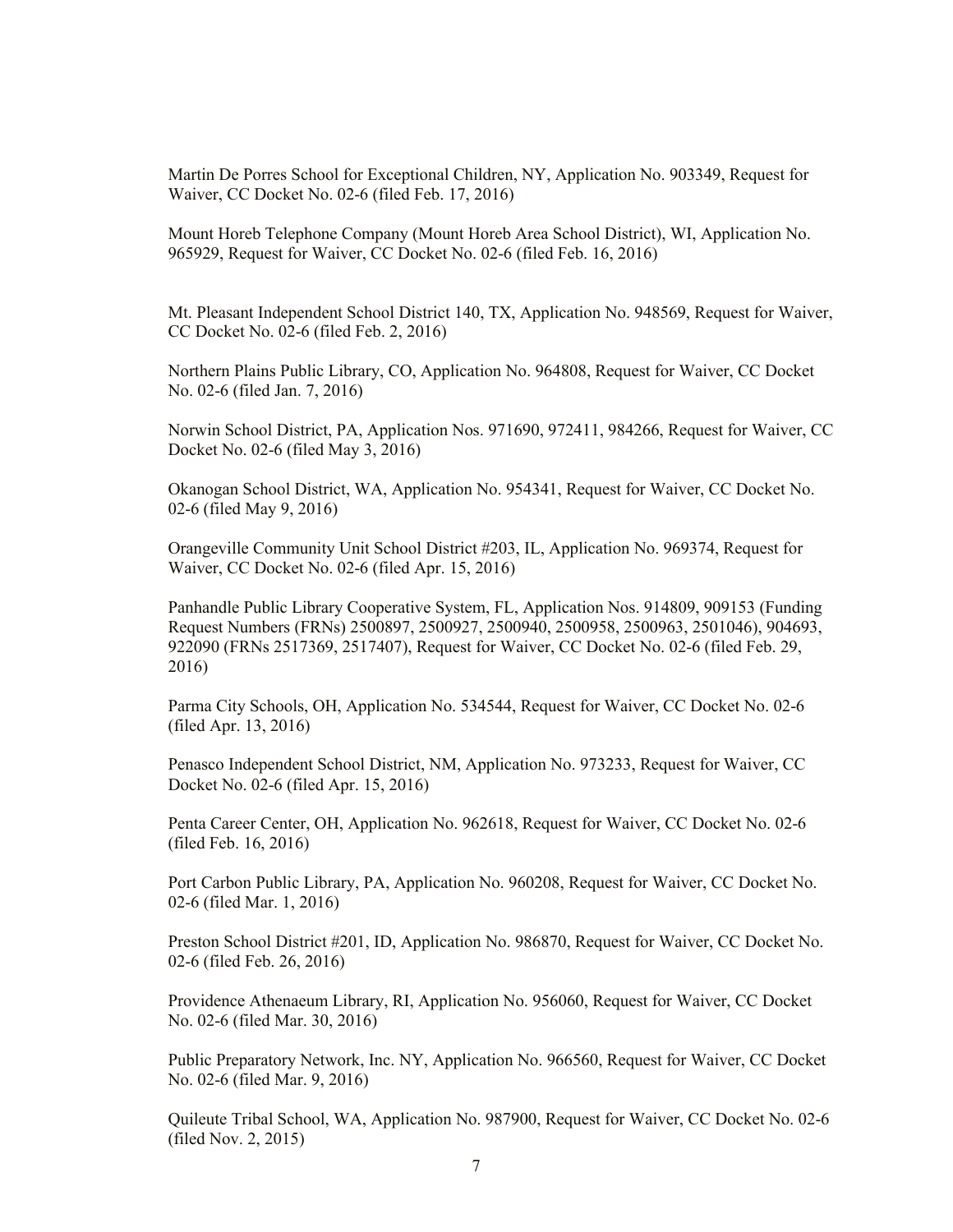Rutland South Supervisory Union, VT, Application No. 989228, Request for Waiver, CC Docket No. 02-6 (filed Apr. 27, 2016)

Sandoval Community Unit School District 501, IL, Application No. 942089, Request for Waiver, CC Docket No. 02-6 (filed Nov. 13, 2015)

Sarah A. Reed Children's Center, PA, Application No. 957402, Request for Waiver, CC Docket No. 02-6 (filed Feb. 2, 2016 and Apr. 13, 2016)

School District Unit-46, IL, Application No. 955619, Request for Waiver, CC Docket No. 02-6 (filed Mar. 7, 2016)

Schools of the Sacred Heart, CA, Application No. 911674, Request for Waiver, CC Docket No. 02-6 (filed Mar. 24, 2016)

Scott County R-V School District, MO, Application No. 970891, Request for Waiver, CC Docket No. 02-6 (filed May 10, 2016)

Stanly County School District, NC, Application No. 794048, Request for Waiver, CC Docket No. 02-6 (filed Jan. 27, 2016)

St. Patrick of Heatherdowns School, OH, Application No. 976064, Request for Waiver, CC Docket No. 02-6 (filed Jan. 13, 2016)

Tse ii'Ahi Community School, NM, Application No. 812604, Request for Waiver, CC Docket No. 02-6 (filed Mar. 4, 2016)

Time Warner Cable Information Services (Milwaukee College Preparatory School), WI, Application No. 917266, Request for Waiver, CC Docket No. 02-6 (filed Jan. 5, 2016)

USD 505 Chetopa-St. Paul, KS, Application No. 974445, Request for Waiver, CC Docket No. 02-6 (filed Mar. 17, 2016)

Vermont Telephone Company, Inc. (Rutland South Supervisory Union 33), VT, Application No. 989228, Request for Waiver, CC Docket No. 02-6 (filed May 3, 2016)

Warren County School District, PA, Application No. 982020, Request for Waiver, CC Docket No. 02-6 (filed Mar. 23, 2016)

Warren County School District, PA, Application No. 982459, Request for Waiver, CC Docket No. 02-6 (filed Mar. 23, 2016)

Wellington Exempted Village School District, OH, Application No. 940561, Request for Waiver, CC Docket No. 02-6 (filed Jan. 19, 2016)

*Late-Filed Operational Service Provider Identification Number (SPIN) Change Request*<sup>15</sup>

l

<sup>15</sup> *Request for Review of a Decision of the Universal Service Administrator by Warren Village School; Schools and Libraries Universal Service Support Mechanism*, CC Docket No. 02-6, Order, 26 FCC Rcd 237, 238, para. 2 (WCB (continued….)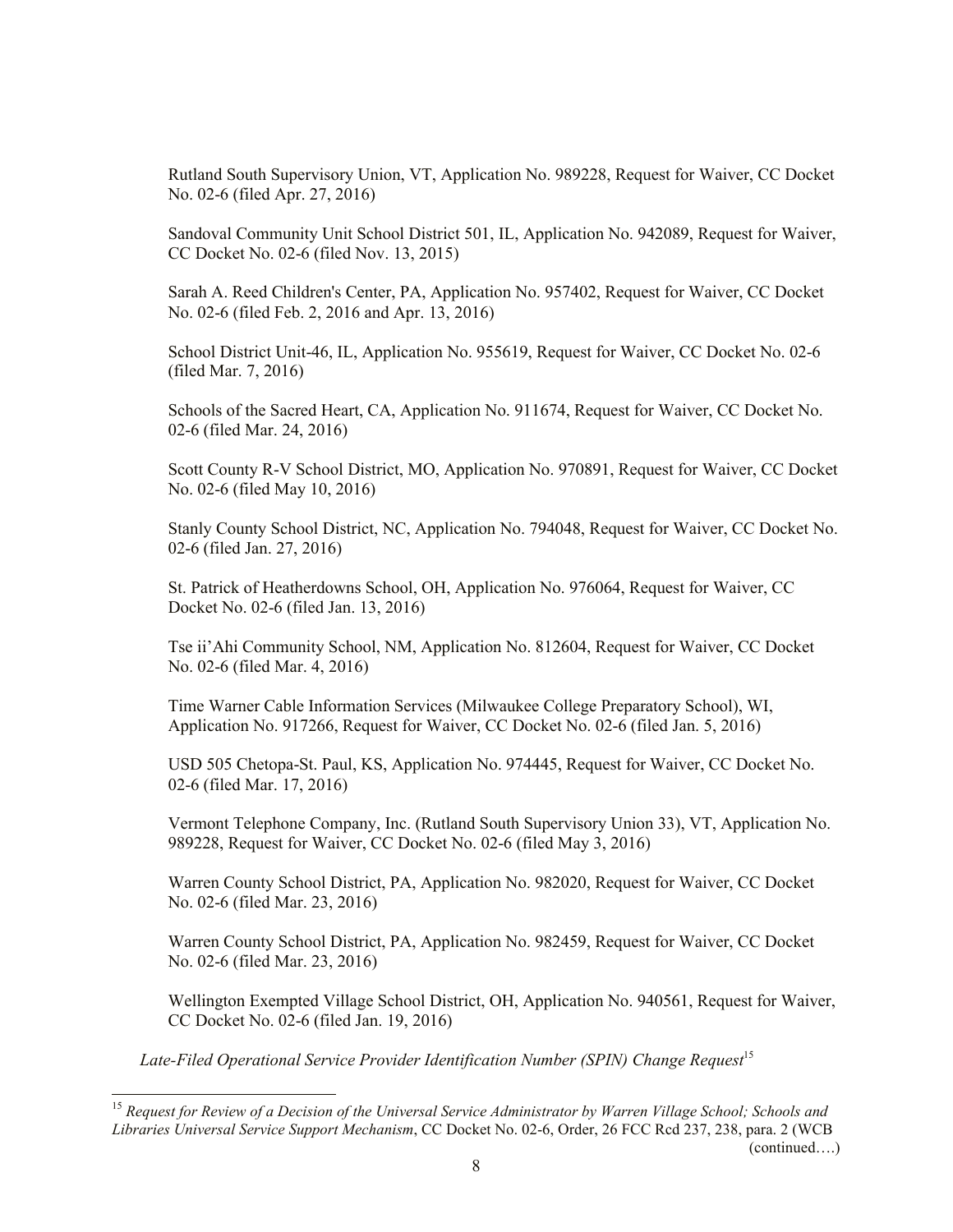Lincoln-Marti School, FL, Application No. 986507, Request for Waiver, CC Docket No. 02-6 (filed Feb. 25, 2016)

 *Seeking E-rate Support for Services Not Covered by the Applicant's Competitive Bidding Process*<sup>16</sup>

Assumption High School/Davenport, IA, Application No. 972679, Request for Review and/or Waiver, CC Docket No. 02-6 (filed Oct. 10, 2014)

*Unjustified Service Implementation Delay*<sup>17</sup>

Hitchcock Independent School District, TX, Application No. 839534, Request for Waiver, CC Docket No. 02-6 (filed Nov. 3, 2014)

*Untimely Filed Request for Review*<sup>18</sup>

Biblioteca Electronica De Anasco, PR, Application No. 1046740, Request for Review, CC Docket No. 02-6 (filed Apr. 28, 2016)

Detroit Leadership Academy, MI, Application No. 1022157, Request for Review, CC Docket No. 02-6 (filed Apr. 28, 2016)

Evansville Community School District, WI, Application No. 1013540, Request for Review, CC Docket No. 02-6 (filed Apr. 22, 2016)

(Continued from previous page)

<sup>16</sup> See, e.g., Request for Review of a Decision of the Universal Service Administrator by Albert Lea Area Schools et *al.; Schools and Libraries Universal Service Support Mechanism*, CC Docket No. 02-6, Order, 24 FCC Rcd 4533, 4541-42, paras. 14-15 (WCB 2009) (finding that petitioners violated the Commission's competitive bidding rules by not including the type of service on the FCC Form 470 the applicant requested on its FCC Form 471).

<sup>17</sup> *See, e.g., Request for Review/Waiver of the Decision of the Universal Service Administrator by Accelerated Charter et al.; Schools and Libraries Universal Service Support Mechanism*, CC Docket No. 02-6, Order, 29 FCC Rcd 13652, 13653, para. 3 (WCB 2014) (denying late-filed extensions of the deadline for service implementation when applicants failed to demonstrate they were unable to complete implementation on time for reasons beyond the service providers' control and failed to make significant efforts to secure the necessary extensions in a timely manner).

<sup>2011) (</sup>noting that all SPIN change requests must be postmarked or received no later than the last date to submit an invoice).

<sup>18</sup> *See, e.g.*, *Requests for Review of Decisions of the Universal Service Administrator by Agra Public Schools I-134 et al.; Schools and Libraries Universal Service Support Mechanism*, CC Docket No. 02-6, Order, 25 FCC Rcd 5684 (WCB 2010); *Requests for Waiver or Review of Decisions of the Universal Service Administrator by Bound Brook School District et al.; Schools and Libraries Universal Service Support Mechanism*, CC Docket No. 02-6, Order, 29 FCC Rcd 5823 (WCB 2014) (denying appeals on the grounds that the petitioners failed to submit their appeals either to the Commission or to USAC within 60 days, as required by the Commission's rules, and did not show special circumstances necessary for the Commission to waive the deadline).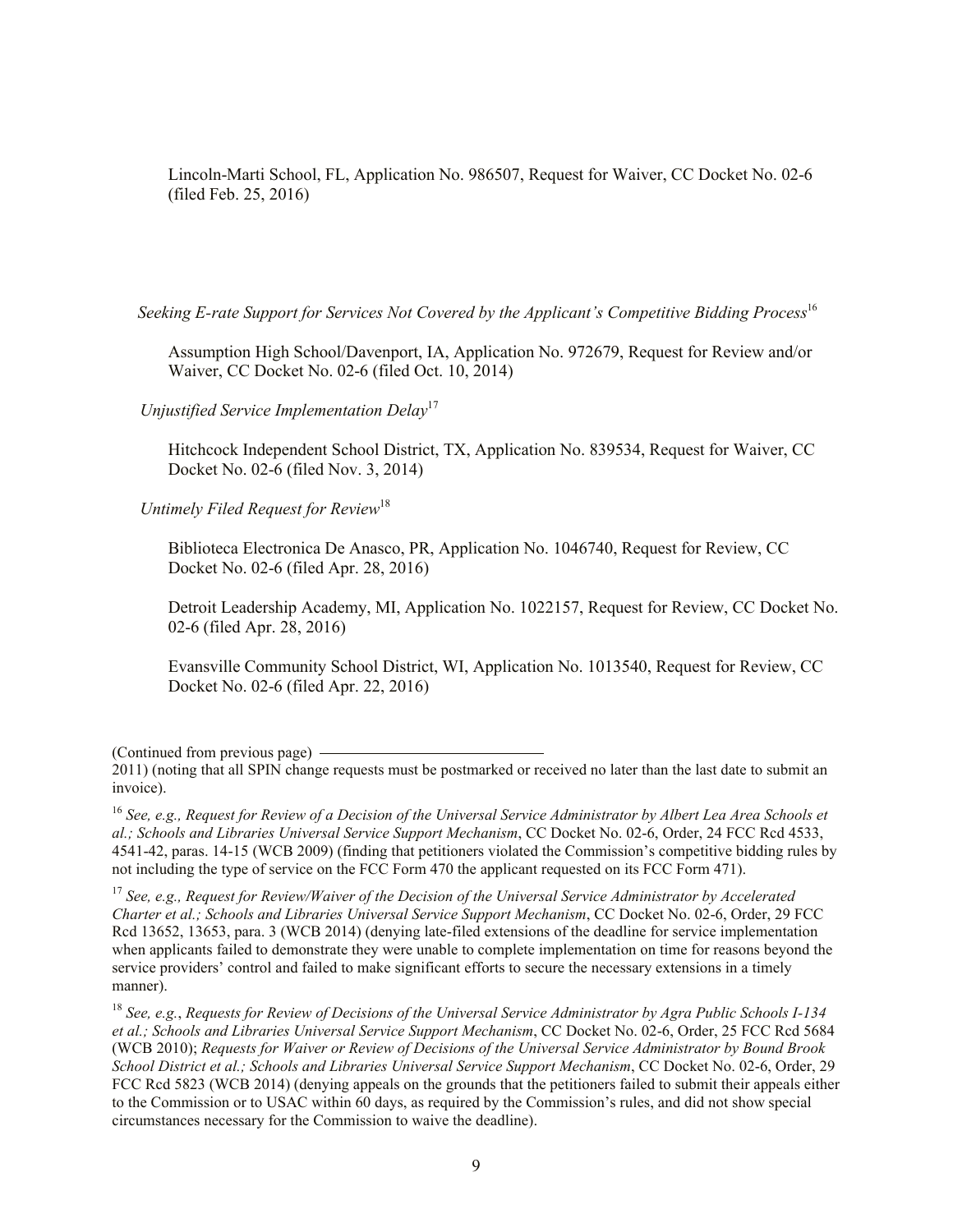Prologue School, IL, Application No. 768943, Request for Waiver, CC Docket No. 02-6 (filed May 2, 2016)

Total Network Solutions, LLC (Las Vegas West School District), NM, Application No. 867535, Request for Waiver, CC Docket No. 02-6 (filed May 10, 2016)

*Violation of the Competitive Bidding 28-Day Rule*<sup>19</sup>

Minneapolis School District 1, MN, Application No. 455463, Request for Review, CC Docket No. 02-6 (filed Mar. 11, 2009)<sup>20</sup>

# **Contribution Methodology WC Docket No. 06-122**

#### Dismissed as Moot

l

*Request for Waiver of FCC Form 499-Q Deadline*<sup>21</sup>

Conexions, LLC dba Conexion Wireless, Request for Review and/or Waiver, WC Docket No. 06- 122 (filed Feb. 21, 2013)

<sup>19</sup> *See, e.g., Requests for Review &/or Waiver of Decisions of the Universal Service Administrator by Al-Ihsan Academy et al.; Schools and Libraries Universal Service Support Mechanism*, CC Docket No. 02-6, Order, 26 FCC Rcd 16415, 16418, para. 9 (WCB 2011) (denying appeals where the applicant violated the 28-day rule by missing the deadline by more than three days, thereby preventing their requests for services to be competitively bid for a meaningful period of time).

<sup>&</sup>lt;sup>20</sup> We also deny petitioner's appeal for two additional reasons. First, the petitioner's FCC Form 470 failed to indicate the existence of an RFP, and that RFP provided greater detail than the FCC Form 470 and was available to only certain service providers, thereby constricting the pool of potential bidders. *See, e.g., Request for Review of A Decision of the Universal Service Administrator by Spokane School District 81*, CC Docket No. 02-6, Order, 28 FCC Rcd 6023, 6024, para. 3 (WCB 2013) (denying appeal where applicant failed to indicate the existence of an RFP on its FCC Form 470, but issued an RFP to interested bidders). Second, petitioner's FCC Form 470 did not indicate it was seeking a multi-year contract or a contract with voluntary extensions, which was required under the Commission's competitive bidding rules at the time. *See, e.g., Request for Review of a Decision of the Universal Service Administrator by Grand Rapids Public School*, CC Docket No. 02-6, Order, 23 FCC Rcd 15413, 15414, para. 3 (WCB 2008) (explaining that "[a]n applicant does not need to post a new FCC Form 470 each year when it has a multi-year contract . . . if the applicant indicated that it was seeking a contract with those terms when it originally filed the FCC Form 470").

<sup>21</sup> *See, e.g., Universal Service Contribution Methodology, Requests for Waiver of Decisions of the Universal Service Administrator by Ambess Enterprise, Inc., et al*., WC Docket No. 06-122, 25 FCC Rcd 3722 (WCB 2010) (dismissing several petitions for waiver of USAC decisions because subsequent USAC action has provided relief sought by petitioners); *Universal Service Contribution Methodology, Requests for Waiver of Decisions of the Universal Service Administrator by Achieve Telecom Network of Massachusetts, LLC, et al.,* WC Docket No. 06- 122, 23 FCC Rcd 17903 (WCB 2008) (dismissing as moot ten requests for waiver of FCC Forms 499-Q because the true-up process had already reconciled petitioners' contribution obligations).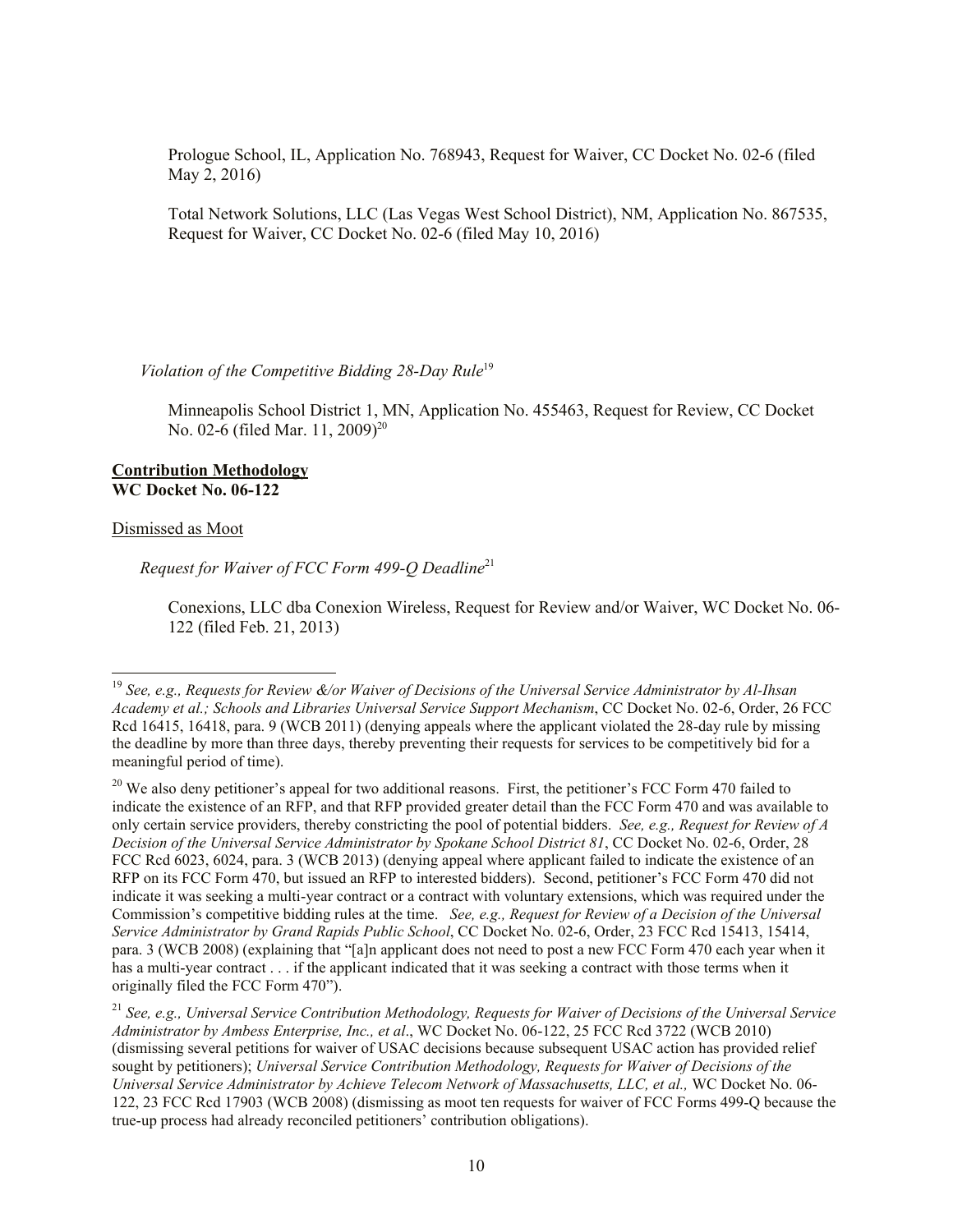### Dismissed without Prejudice

*Request for Waiver of 499-Q Revision Deadline*<sup>22</sup>

PenTeleData, LP1, Petition for Waiver, WC Docket No. 06-122 (filed May 12, 2016)

# Granted in Part

*Request for Waiver of FCC Form 499-A Revision Deadline*<sup>23</sup>

AccessCom, Inc., Request for Review and/or Waiver, WC Docket No. 06-122 (filed Aug. 21, 2015)

# Denied in Part

*Request for Waiver of Interest and Late Fees*<sup>24</sup>

AccessCom, Inc., Request for Review and/or Waiver, WC Docket No. 06-122 (filed Aug. 21, 2015)

# Denied

l

Late 499-A Filing Fee Waiver Request<sup>25</sup>

<sup>22</sup> *See, e.g., Universal Service Contribution Methodology, Request for Review of Decision of Universal Service Administrator and Request for Waiver by CML Communications LLC*, WC Docket No. 06-122, Order, 26 FCC Rcd 335 (WCB 2011); *Universal Service Contribution Methodology, Request for Review of Decision of Universal Service Administrator and Request for Waiver by Alternative Phone, Inc.*, WC Docket No. 06-122, Order, 26 FCC Rcd 6079 (WCB 2011); *Universal Service Contribution Methodology, Request for Review of Decision of Universal Service Administrator by Dorial Telecom LLC*, WC Docket No. 06-122, Order, 26 FCC Rcd 3799 (WCB 2011) (all finding requests procedurally defective for failure to comply with 47 C.F.R. § 54.721).

<sup>23</sup> *See, e.g., Universal Service Contribution Methodology, Request for Waiver by Experior Networks; Request for Review by Coaxial Cable Television Corporation of Decision of Universal Service Administrator,* WC Docket No. 06-122, Order, 30 FCC Rcd 4711 (WCB 2015) (granting requests to waive the FCC Form 499-A revision deadline to provide an opportunity for petitioners to correct errors that incorrectly placed them in non-*de minimis* status).

<sup>24</sup> *See, e.g., Universal Service Contribution Methodology, Request for Waiver by Experior Networks, Request for Waiver by Coaxial Cable Television Corporation,* WC Docket No. 06-122, Order, 30 FCC Rcd 4711 (WCB 2015) (denying waiver of late fees and interest associated with late-filed Forms 499-A, notwithstanding a waiver of the revision deadline).

<sup>25</sup> *See, e.g., Universal Service Contribution Methodology, Federal-State Joint Board on Universal Service, Requests for Review of Decisions of Universal Service Administrator by Airband Communications, Inc. et al.*, WC Docket No. 06-122, CC Docket No. 96-45, Order, 25 FCC Rcd 10861 (WCB 2010) (denying deadline waivers where claims of good cause amount to no more than simple negligence, errors by the petitioner, or circumstances squarely within the petitioner's control); *Universal Service Contribution Methodology, Requests for Waiver of Decisions of the Universal Service Administrator by ComScape Telecommunications of Raleigh- Durham, Inc. and Millennium Telecom, LLC*, WC Docket No. 06-122, Order, 25 FCC Rcd 7399 (WCB 2010 (denying waiver requests when negligence caused late filing fee); *Universal Service Contribution Methodology, Requests for Review of Decisions of the Universal Service Administrator by Achilles Networks, Inc., et al.*, WC Docket No. 06-122, Order, 25 FCC Rcd 4646, 4648-49, paras. 5, 8 (WCB 2010); *Federal-State Joint Board on Universal Service, Request for Review by National Network Communications, Inc.*, CC Docket No. 96-45, Order, 22 FCC Rcd 6783 (WCB 2007) (good cause (continued….)